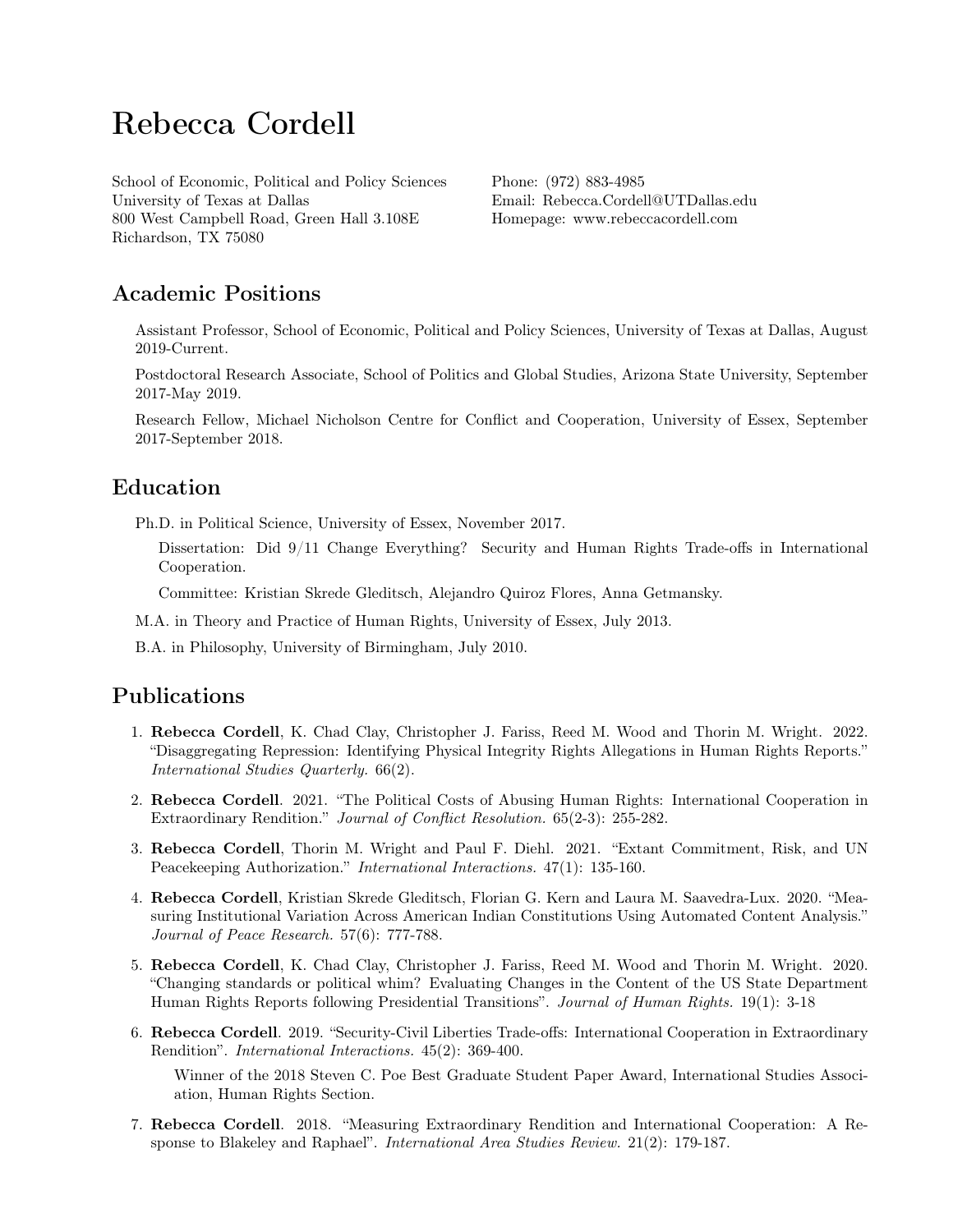8. Rebecca Cordell. 2017. ["Measuring Extraordinary Rendition and International Cooperation."](http://journals.sagepub.com/doi/abs/10.1177/2233865916687922) International Area Studies Review. 20(2): 179-197.

### Works in Progress

- 1. Florian G. Kern, Kristian Skrede Gleditsch and Rebecca Cordell. ["Judicial Institutions and Violent](http://www.rebeccacordell.com/research.html) [Crime Across American Indian Nations."](http://www.rebeccacordell.com/research.html) Revise and Resubmit.
- 2. Rebecca Cordell. ["Public Attitudes Toward Human Rights: Violation Characteristics, Framing and Elite](http://www.rebeccacordell.com/research.html) [Cues."](http://www.rebeccacordell.com/research.html) Under Review.
- 3. Rebecca Cordell. ["Human Rights Violations in the Name of Countering Terrorism."](http://www.rebeccacordell.com/research.html)
- 4. Rebecca Cordell, Reed M. Wood and Thorin M. Wright. ["Disease and Dissent: How Epidemics Con](http://www.rebeccacordell.com/research.html)[tribute to Social Unrest."](http://www.rebeccacordell.com/research.html)
- 5. Kashmiri Medhi\* and Rebecca Cordell. ["Transnational Repression: International Cooperation in Silenc](http://www.rebeccacordell.com/research.html)[ing Dissent."](http://www.rebeccacordell.com/research.html) \*Graduate Student.
- 6. Chelsea Estancona and Rebecca Cordell. ["Public Perception of Dissent and Repressive Response."](http://www.rebeccacordell.com/research.html)
- 7. Rebecca Cordell, K. Chad Clay, Christopher J. Fariss, Reed M. Wood and Thorin M. Wright. ["Classifying](http://www.rebeccacordell.com/research.html) [the Content of Physical Integrity Rights Allegations using Machine Learning Methods."](http://www.rebeccacordell.com/research.html)
- 8. Rebecca Cordell, K. Chad Clay, Christopher J. Fariss, Reed M. Wood and Thorin M. Wright. ["Measuring](http://www.rebeccacordell.com/research.html) [Sub-national Levels of Repression: A Latent Variable Model."](http://www.rebeccacordell.com/research.html)
- 9. Rebecca Cordell, K. Chad Clay, Christopher J. Fariss, Reed M. Wood and Thorin M. Wright. ["All](http://www.rebeccacordell.com/research.html) [Repression is Local: The Sub-national Determinants of Physical Integrity Rights Abuse."](http://www.rebeccacordell.com/research.html)
- 10. Lamis Abdelaaty, Rebecca Cordell and Idean Salehyan. ["Assessing Refugee Rights: New Data and](http://www.rebeccacordell.com/research.html) [Analysis."](http://www.rebeccacordell.com/research.html)

# Book Reviews

1. Rebecca Cordell. 2019. [Kathryn Sikkink. 2017. "Evidence for Hope: Making Human Rights Work in](https://www.prio.org/JPR/BookNotes/?x=1257) [the 21st Century"](https://www.prio.org/JPR/BookNotes/?x=1257) Journal of Peace Research.

### Public Scholarship

- 1. Rebecca Cordell, Reed M. Wood and Thorin M. Wright. 2021. ["Social Unrest During Epidemics."](https://sciencenode.org/feature/Social%20Unrest%20During%20Epidemics.php) Science Node.
- 2. Rebecca Cordell. 2021. ["The Political Costs of Abusing Human Rights."](https://politicalviolenceataglance.org/2021/01/15/the-political-costs-of-abusing-human-rights/) Political Violence @ a Glance.
- 3. Rebecca Cordell, Reed M. Wood and Thorin M. Wright. 2021. ["Do Pandemics Contribute to Social](https://itnews.iu.edu/articles/2021/Do-pandemics-contribute-to-social-unrest-.php) [Unrest?"](https://itnews.iu.edu/articles/2021/Do-pandemics-contribute-to-social-unrest-.php) Indiana University IT News and Events.
- 4. Rebecca Cordell. 2019. ["Human Rights Has Made Giant Strides, Philanthropy Can Help Drive Move](https://www.alliancemagazine.org/blog/human-rights-has-made-giant-strides/)[ment Through Transition."](https://www.alliancemagazine.org/blog/human-rights-has-made-giant-strides/) Alliance Magazine.
- 5. Rebecca Cordell. 2018. ["Security-Civil Liberties Trade-offs: International Cooperation in Extraordinary](http://politicalviolenceataglance.org/2018/10/08/security-civil-liberties-trade-offs-international-cooperation-in-extraordinary-rendition/) [Rendition."](http://politicalviolenceataglance.org/2018/10/08/security-civil-liberties-trade-offs-international-cooperation-in-extraordinary-rendition/) Political Violence @ a Glance.
- 6. Rebecca Cordell, K. Chad Clay, Christopher J. Fariss, Reed M. Wood and Thorin M. Wright. 2018. ["How Does the Trump Administration Think about Human Rights? Evidence from the State Department](http://politicalviolenceataglance.org/2018/06/01/how-does-the-trump-administration-think-about-human-rights-evidence-from-the-state-department-country-reports/) [Country Reports."](http://politicalviolenceataglance.org/2018/06/01/how-does-the-trump-administration-think-about-human-rights-evidence-from-the-state-department-country-reports/) Political Violence at a Glance.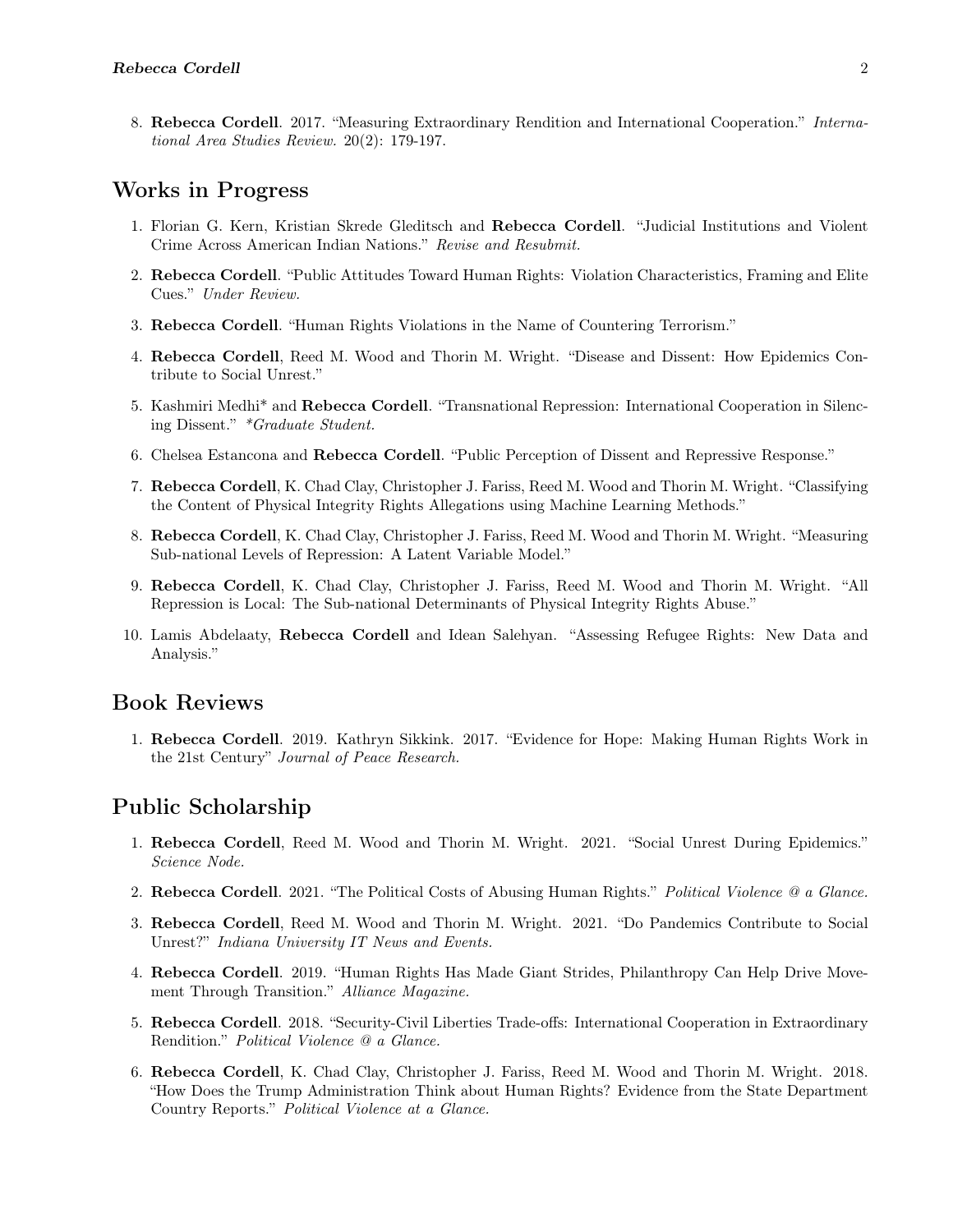- 7. Rebecca Cordell. 2017. ["The U.S. Carried out Extraordinary Rendition Flights from 2001-2005. Here](https://www.washingtonpost.com/news/monkey-cage/wp/2017/03/14/the-u-s-carried-out-extraordinary-rendition-flights-from-2001-2005-here-are-15-more-countries-that-helped/?utm_term=.2882032fe506) [are 15 More Countries that Helped."](https://www.washingtonpost.com/news/monkey-cage/wp/2017/03/14/the-u-s-carried-out-extraordinary-rendition-flights-from-2001-2005-here-are-15-more-countries-that-helped/?utm_term=.2882032fe506) Monkey Cage, The Washington Post.
- 8. Rebecca Cordell. 2016. ["Nepal Earthquake: Fears That Relief Efforts Could Exasperate Poor Political](https://hrcessex.wordpress.com/2016/03/03/nepal-earthquake-fears-that-relief-efforts-could-exasperate-poor-political-record/) [Record."](https://hrcessex.wordpress.com/2016/03/03/nepal-earthquake-fears-that-relief-efforts-could-exasperate-poor-political-record/) Human Rights Centre Blog, University of Essex.
- 9. Rebecca Cordell. 2014. ["CIA Torture is Out in the Open But Guantanamo Bay Detainees Are Still](https://theconversation.com/cia-torture-is-out-in-the-open-but-guantanamo-bay-detainees-are-still-going-nowhere-35390) [Going Nowhere."](https://theconversation.com/cia-torture-is-out-in-the-open-but-guantanamo-bay-detainees-are-still-going-nowhere-35390) The Conversation.

### Grants and Awards

#### Grants

Institute of Humane Studies, November 2021. \$3,000.

University of Texas at Dallas Social Sciences Seed Grant, April 2020, \$10,000.

Silberrad Scholarship, University of Essex, 2014-2017, \$40,000.

International Peer to Peer Mentoring Scheme for Women in Science Scholarship, University of Konstanz, April 2016, \$600.

European International Studies Association Scholarship, Olympia Summer Academy in Politics and International Studies, June 2015. \$600.

Institute of Democracy and Conflict Resolution Travel Scholarship, University of Essex, October 2013. \$2,000.

#### Awards

Steven C. Poe Best Graduate Student Paper Award, International Studies Association, Human Rights Section, Baltimore, April 2018.

Associate Teaching Fellowship (Commendation), Higher Education Academy, June 2016.

# Invited Talks, Workshops and Conference Participation

### Invited Talks

University of Missouri–St Louis, Data Generation for Political Science and Public Policy Seminar, June 2022. University of Southern Carolina, International Relations Theory Seminar, January 2021. University of Pittsburgh, Human Rights and Migration Speaker Series, January 2020. University of Southern California, School of International Relations Seminar, September 2019. University of Maryland, Department of Government and Politics Workshop, February 2017. University of Kent, Conflict Research Workshop, February 2016.

#### Invited Workshops

Peace Science Society International Conference and Workshop, November 2019.

Kopf Sub-national Politics Workshop, Arizona State University, February 2018.

School of Politics and Global Studies Working Paper Workshop, Arizona State University, January 2018.

Political Science Graduate Seminar, University of Essex, June 2017.

Empirical Implications of Theoretical Models Summer Institute, Duke University, July 2016.

Michael Nicholson Centre for Conflict and Cooperation Workshop, University of Essex, April 2016.

University of Konstanz and University of Essex Political Science Workshop, University of Essex, April 2016.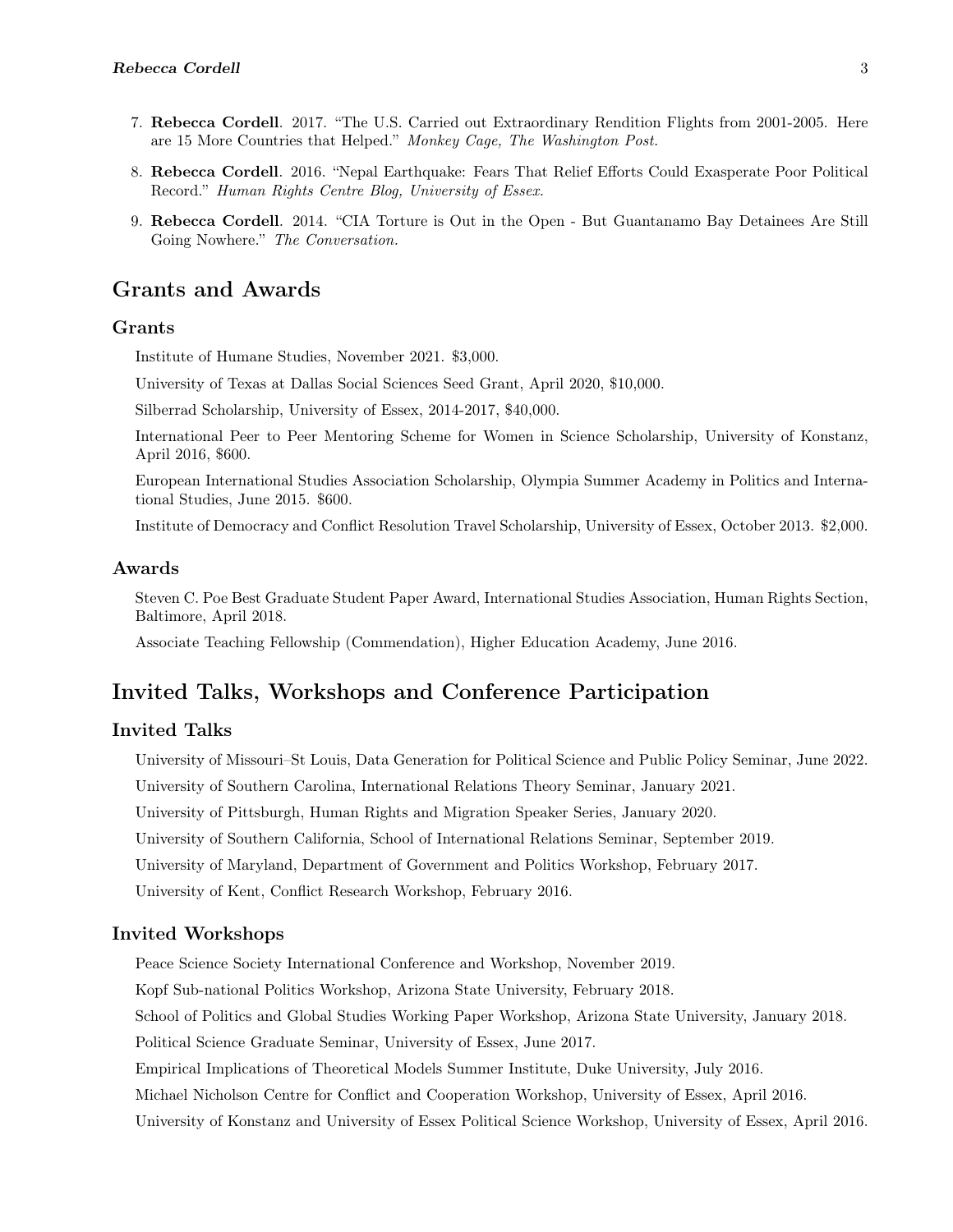Human Rights PhD Research Triangle Workshop, University of Cambridge, January 2016. Peace and Conflict Research Workshop, Uppsala University, December 2015. Olympia Summer Academy in Politics and International Studies 2015, Greece, July 2015.

#### Conference Presentations

Midwest Political Science Association, April 2016, 2022. International Studies Association Annual Meeting, 2017, 2018, 2022. Peace Science Society International Conference, 2020, 2021. Texas Triangle International Relations Conference, 2021. American Political Science Association Annual Meeting, 2015, 2017, 2019, 2020. Texas Advanced Computing Center (TACC) Symposium for Texas Researchers, 2020. Southern Political Science Association Annual Meeting, 2018. Development in the Face of Global Inequalities Conference, 2017. Network of European Peace Scientists Annual Conference, 2017.

#### Conference Panel Discussant

Midwest Political Science Association, April 2022. International Studies Association Annual Meeting, March 2022. Online Peace Science Colloquium, April 2021. Peace Science Society International Conference Workshop, November 2018. Four Corners Conflict Network Conference, March 2018. Southern Political Science Association Annual Meeting, January 2018. Department of Government Annual Student Conference, University of Essex, April 2017. Conflict Consortium Virtual Workshop, November 2016. University of Konstanz and University of Essex Political Science Workshop, University of Essex, April 2016. Peace and Conflict Research Workshop, Uppsala University, December 2015.

#### Conference Panel Organizer

American Political Science Association Annual Meeting, 2017, 2020.

# Teaching Experience

#### University of Texas at Dallas

Instructor, PSCI 4357: Human Rights (undergraduate), School of Economic, Political and Policy Sciences, Fall 2019, Fall 2021.

Instructor, PSCI 4316: Civil War and Conflict Resolution (undergraduate), School of Economic, Political and Policy Sciences, Spring 2020, Spring 2022.

Instructor, PSCI 4348: Terrorism (undergraduate), School of Economic, Political and Policy Sciences, Fall 2020, Spring 2022.

Instructor, PSCI 6306: Human Rights and International Law (graduate), School of Economic, Political and Policy Sciences, Spring 2021.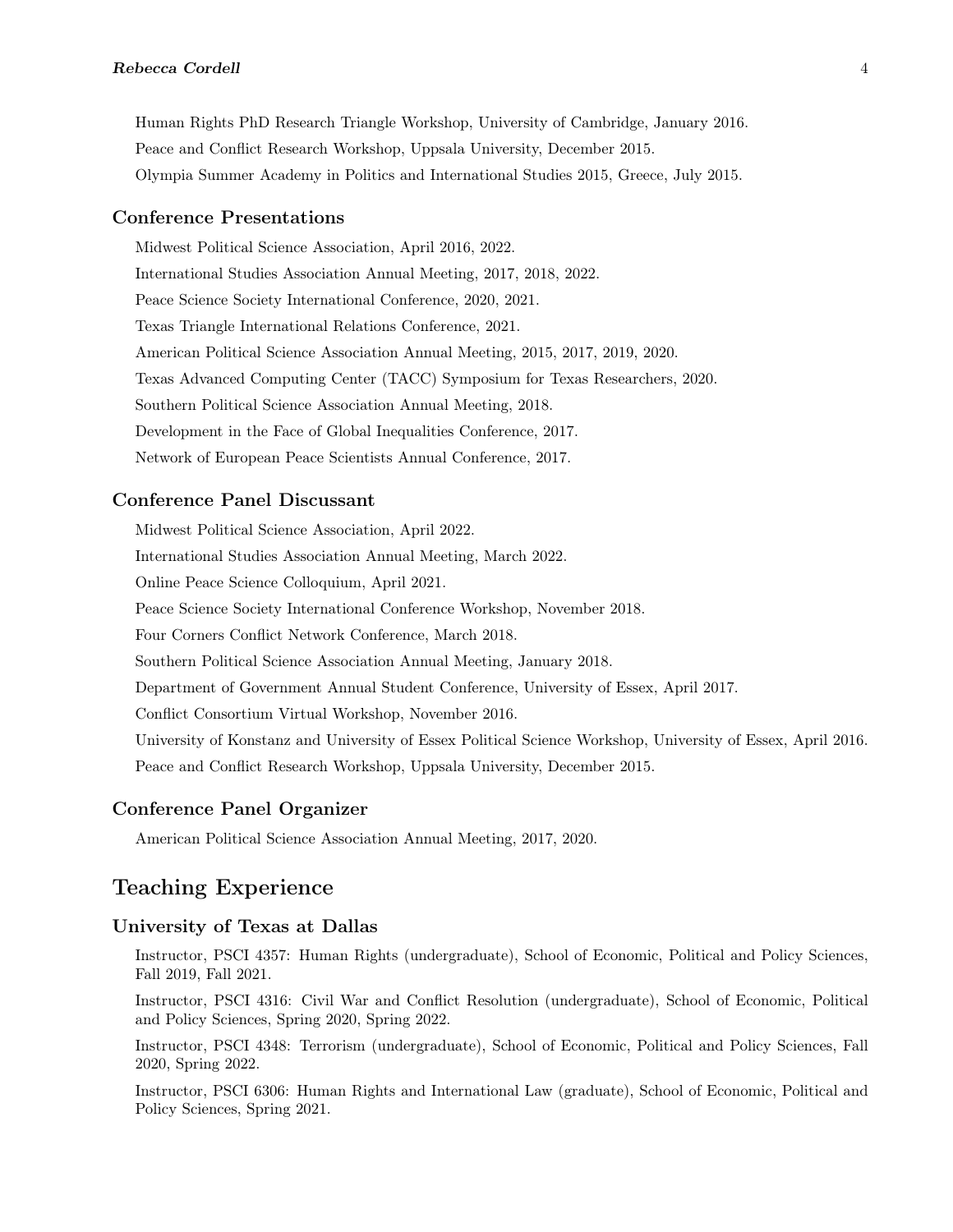Instructor, PPPE/PSCI 6361: Civil Conflict (graduate), School of Economic, Political and Policy Sciences, Fall 2020.

Instructor, PSCI 7381: Terrorism and Political Violence (graduate), School of Economic, Political and Policy Sciences, Fall 2021.

#### Arizona State University

Instructor, Machine Learning for the Analysis of Text as Data Workshop (graduate), School of Politics and Global Studies, June 2018.

Guest Instructor, Spatial Analysis (graduate), POS604 Polimetrics II, School of Politics and Global Studies, November 2018.

Guest Instructor, International Security Cooperation During the Post-9/11 Period (undergraduate), POS360 World Politics, School of Politics and Global Studies, April 2018.

#### University of Essex

Teaching Assistant, GV307: Political Economy (undergraduate), Department of Government, Fall 2014- Spring 2017.

Teaching Assistant, GV214: International Relations: Theory and Approaches (undergraduate), Department of Government, Fall 2016-Spring 2017.

Teaching Assistant, GV254: Ethics and Public Policy (undergraduate), Department of Government, Spring 2016-Spring 2017.

Teaching Assistant, GV100: Introduction to Politics (undergraduate), Department of Government, Fall 2015.

Teaching Assistant, 2C: Probit and Logit Models (graduate), Essex Social Science Summer School in Data Analysis, University of Essex, August 2015.

# Mentoring

#### Dissertation Committee Member

Julianne Windham, "State Implemented Restrictions on Civil Society." Proposal defended May 2022 (Arizona State University).

Erjok Erjok Ayoor Apech, "The Al-Shabaab Terrorism Spillover from Somalia and its Impact on Kenya's Developmental Vision of 2030." Proposal defended June 2021 (University of Texas at Dallas).

Patrick Muenks, "Leveling Up: Measuring the Effects of Institutions on Voter Participation." Proposal defended May 2021 (University of Texas at Dallas).

#### Graduate Research Assistant Supervision

Kate Ebere Maduforo, Kashmiri Medhi (University of Texas at Dallas).

#### Graduate Independent Study Supervision

Kashmiri Medhi, Naela Elmore (University of Texas at Dallas).

#### Undergraduate Independent Study Supervision

Cienna Alam, Tiffany Bui (University of Texas at Dallas).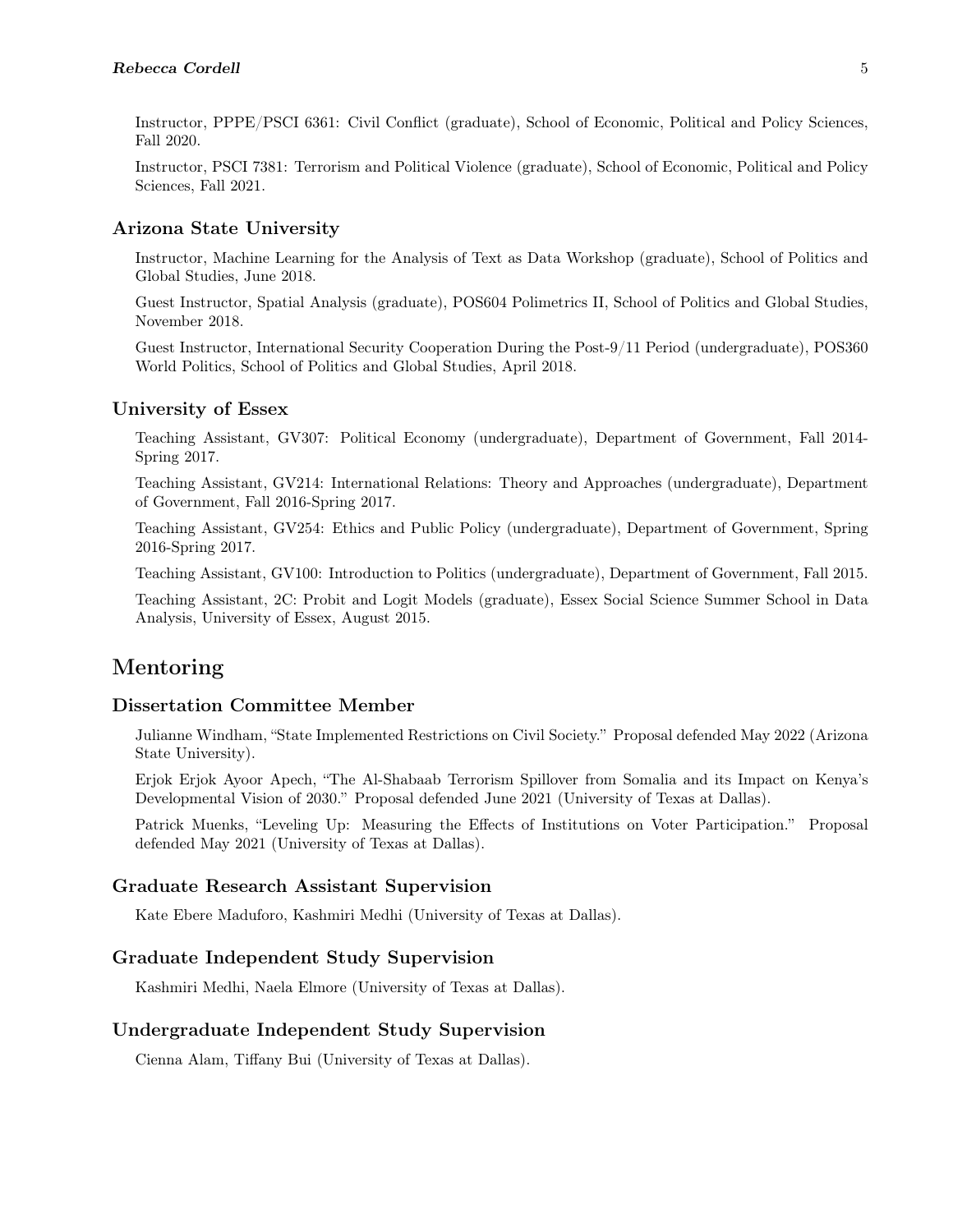#### Undergraduate Research Assistant Supervision

Maysem Abdul-Kadir, Massa Almufti, Cienna Alam, Ali Asad Damani, Cameron Benavides, River Bluhm, Noorhan Chahal, Mariam Farahmand, Amna Farrukh, Vasti Galvan, Areesha Hemani, Kathryn Higgins, Sarah John, Madhumita Kathirarasu, Jared Miller, Reagan Madsen, Eduardo Pasaret, Ashley Simpson, Alex Vaughn, Lauren Wallace, Dat Tran (University of Texas at Dallas).

#### Letter Writer

Simrah Akbar, Massa Almufti, Cameron Benavides, River Bluhm, Ali Asad Damani, Cienna Alam, Ximena Eguia, Mariam Farahmand, Areesha Hemani, Samina Haneef, Kathryn Higgins, Isaiah Calhoun, Cord Miller, Devin Le, Kevin Patterson, Ricardo Ramirez, Sona Shaik, Ashley Simpson, Alex Vaughn, Robert Walker, Shahin Zangeneh (University of Texas at Dallas).

### Service

#### International Interactions

Editorial Board Member, 2021-Current.

Chair, Best Paper Award Committee, 2021.

#### International Studies Association

Committee Member, Steven C. Poe Best Graduate Student Paper Award, Human Rights Section, 2019.

#### University of Texas at Dallas

Political Science Program Executive Committee, 2021-2022.

International Relations Qualifying Exam Committee, 2021-2022.

Presenter and Participant, Political Science, Public Policy and Political Economy Working Paper Series, University of Texas at Dallas, 2019-2022.

International Relations Open Rank Search Committee, School of Economic, Political and Policy Sciences, 2021.

Cyber Security Search Committee, School of Economic, Political and Policy Sciences, 2019/2020/2021.

School of Economic, Political and Policy Sciences Faculty Advisory Committee, 2021.

Outside Chair, Doctoral Final Oral Exam, Public and Nonprofit Management Program, 2021.

Grant Reviewer, UT Dallas Social Sciences Seed Grant, Office of Research, 2021.

Speaker, Human Rights Issues in Afghanistan, School of Economic, Political and Policy Sciences, 2021.

Guest Lecture, PSCI 3328 International Relations, School of Economic, Political and Policy Sciences, 2021.

Working Group Member, Teaching Graduate Level International Relations Group, 2019-2020.

Speaker, Pandemic in Policy, Practice and Politics Series, School of Economic, Political and Policy Sciences, 2020.

Speaker, Art, Refugee Policy and Human Rights Event, School of Economic, Political and Policy Sciences, 2020.

Speaker, Scholars Day, School of Economic, Political and Policy Sciences, 2020.

Speaker, Public Policy and Political Economy Club Job Market Roundtable, 2020.

Speaker, Public Policy and Political Economy Club Middle East Roundtable, 2020.

Speaker, Hobson Wildenthal Honors College Roundtable, 2020.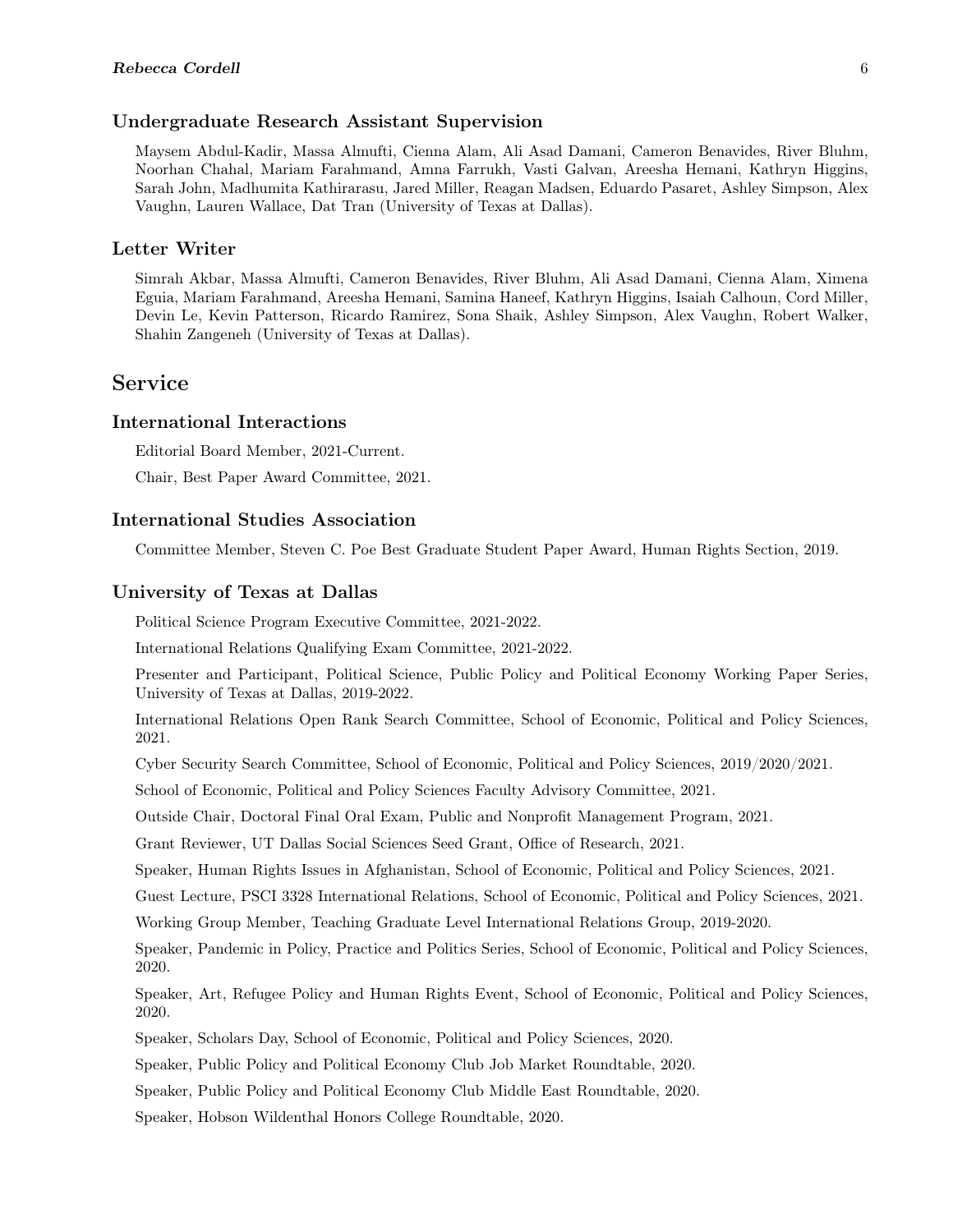#### Arizona State University

Conflict and Human Rights Working Group, School of Politics and Global Studies, 2017-2018.

#### University of Essex

Graduate Student Representative, Department of Government, 2014-2017. Exam Invigilator for SpLD students, Department of Government, 2016-2017. Social Media Officer, Department of Government Annual Student Conference, 2016-2017. Professional Development Seminar Guest Advisor, Department of Government, 2016.

### Journal Referee

American Political Science Review, British Journal of Political Science, Conflict Management and Peace Science, Dynamics of Asymmetric Conflict, European Journal of International Relations, International Interactions, International Journal of Global Environmental Issues, International Journal of Human Rights, International Studies Quarterly, Journal of Conflict Resolution, Journal of Global Security Studies, Journal of Peace Research, Journal of Politics, Journal of Strategic Studies, Research and Politics, Palgrave Communications, Social Science Quarterly, Terrorism and Political Violence.

#### Grant Referee

National Science Foundation.

#### Community Organizations

Speaker, Politics and Human Rights Class (5th grade), Gislingham Primary School, Eye, UK, November 2016.

Speaker, Amnesty International Local Group, Bury St. Edmunds, UK, October 2015, April 2016.

Intern, Alliance for Peace and Development Nepal, Kathmandu, Nepal, October 2013-November 2013.

Regional Fundraiser, Freedom from Torture, Birmingham, UK, March 2011-September 2012.

Volunteer, Refugee Council, Birmingham, UK, 2009-2011.

### Professional Memberships

American Political Science Association, International Studies Association, Four Corners Conflict Network, Peace Science Society (International), Texas Triangle on International Relations, Women Also Know Stuff, Women in Conflict Studies.

### Additional Training

#### Methods

An Introduction to Power Python, Pandas, and Data Science, 2019 Texas Advanced Computing Center Symposium for Texas Researchers, Austin, September 2019.

Interactive Parallelization Tool, 2019 Texas Advanced Computing Center Symposium for Texas Researchers, Austin, September 2019.

Tools & Best Practices for the Integration of Spatial Data, 2017 American Political Science Association Annual Meeting, San Francisco, August 2017.

Quantitative Text Analysis, Essex Social Science Summer School in Data Analysis, August 2017.

The Gold Standard of Quantitative Reproducible Research, University of Nottingham, March 2017.